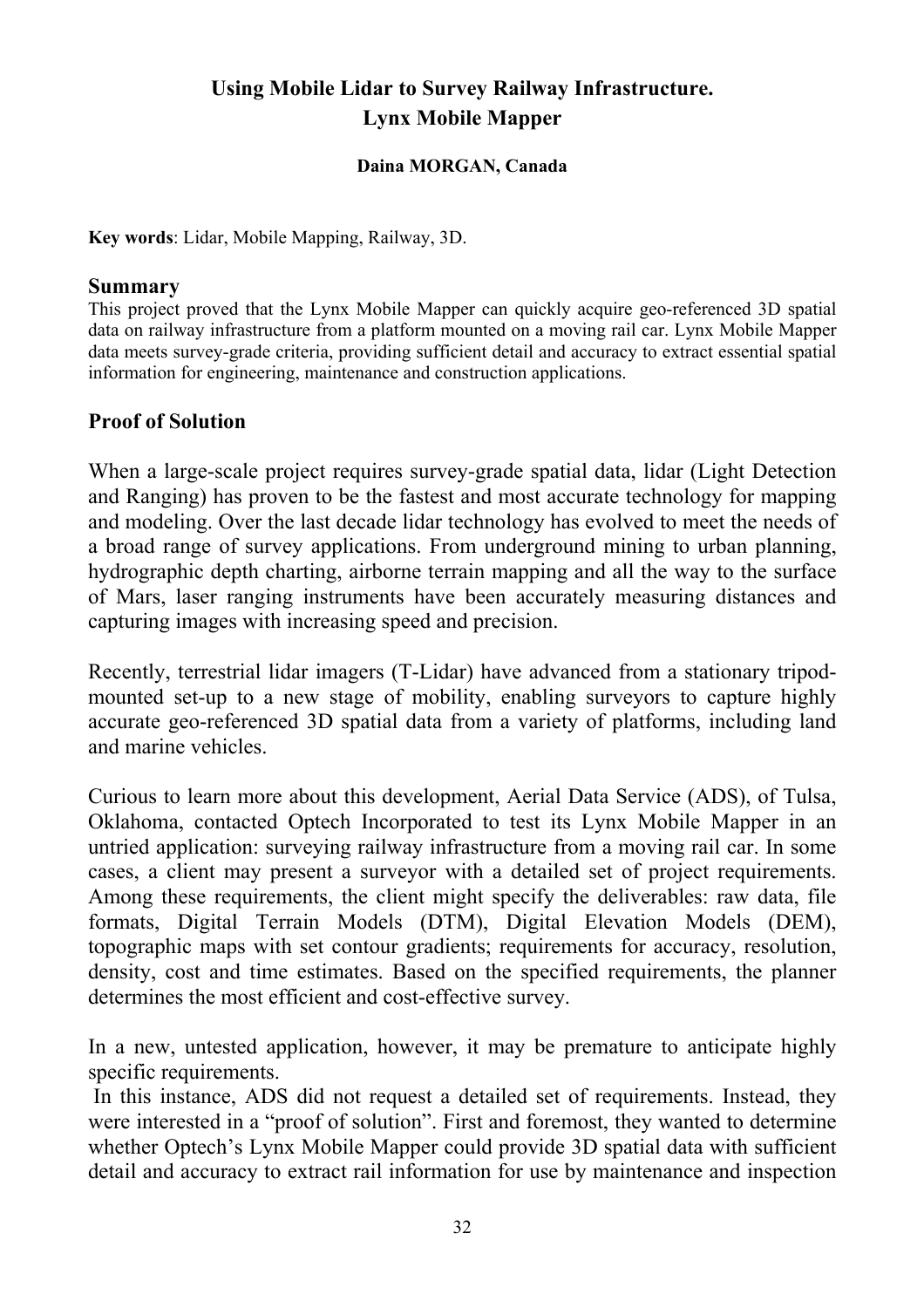services. ADS was particularly interested in examining Lynx Mobile Mapper data for its potential in **monitoring track conditions, switch conditions, inventory, signage, and obstructions such as vegetation encroaching on the rail right-of-way**.

In addition to the areas of interest identified by ADS, the gathered data demonstrated that the Lynx Mobile Mapper offers untapped potential for multiple uses in railway surveying applications. A number of key areas are identified as being especially suitable for further exploration. These areas include rail **corridor design, corridor monitoring, hydrostatic and hydrokinetic monitoring**. Some of these potential uses are discussed in this paper. It should be noted, however, that in the absence of specific requirements, the acquired data has not yet been subjected to rigorous test standards.

### **Rail corridor design**



**Figure 1:** Rail corridor surveyed by Lynx Mobile Mapper outside Tulsa, Oklahoma

The design of new railway sidings is crucial to improving traffic flow along existing rail lines. Rail sidings provide train engineers with the necessary space to either stop and wait for higher priority traffic to pass on a single rail line, or drop cargo for transfer or unloading. In either case, the need to add rail sidings to existing track means that an accurate survey is required before proper design of the new rail siding can proceed. Conventional survey methods are time-consuming and require either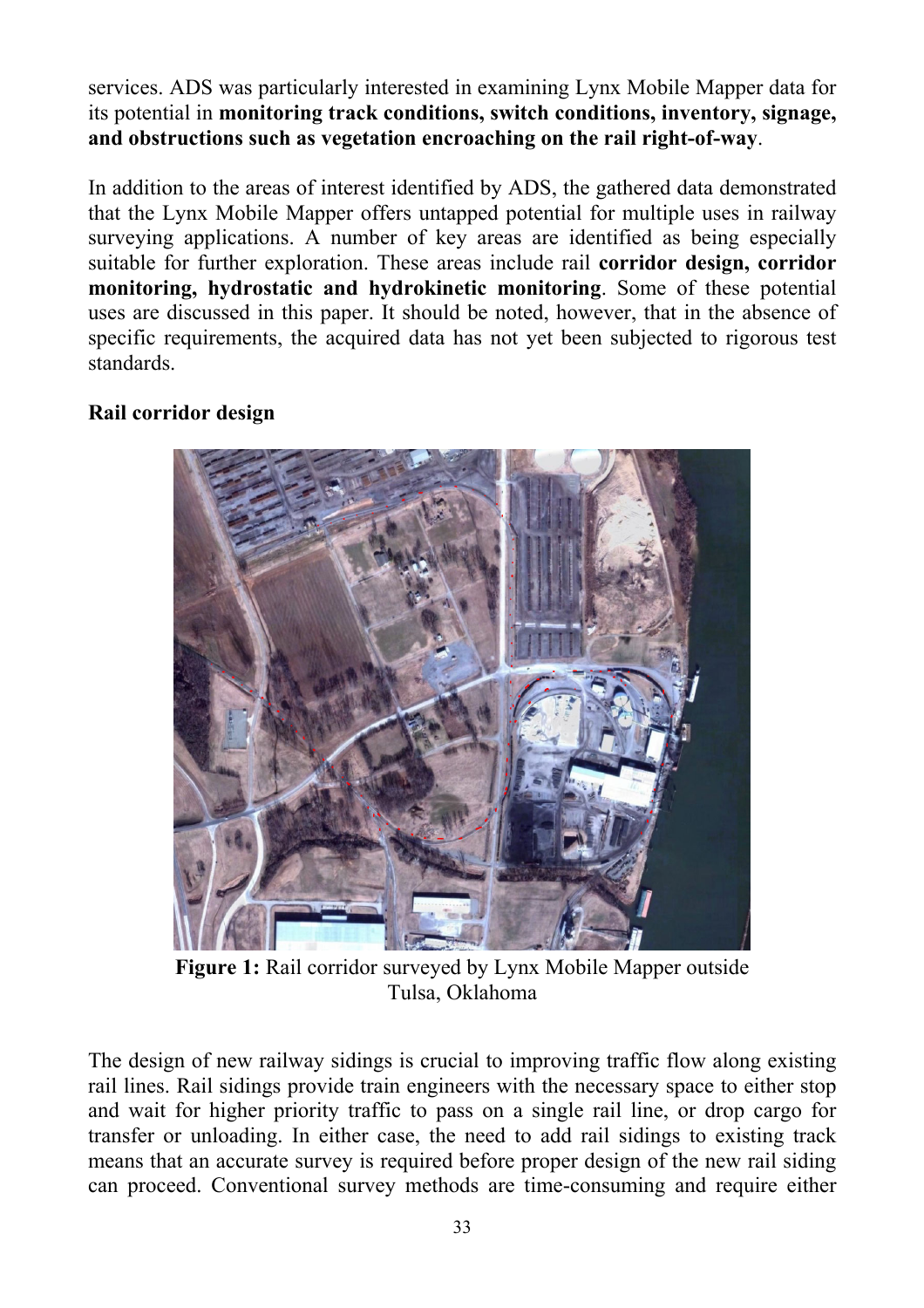that the line be shut down for safety reasons, or that data collection be interrupted to let traffic pass. Mobile terrestrial-based lidar offers a solution to performing this task safely and efficiently, without interruption.

Attempts to use airborne lidar for monitoring and designing railroad infrastructure have been made in the past. However, the accuracy of the lidar data collected from an airborne platform was less than adequate (Fateh and Jones). Now, with the advent of mobile terrestrial-based lidar, a more accurate and cost effective method of collecting railway corridor data for design purposes is available.

In order to test the performance capabilities of the Lynx Mobile Mapper, ADS arranged to scan a section of railway outside Tulsa, Oklahoma. The Lynx Mobile Mapper was mounted on a speeder (track-maintenance car) where it traveled approximately 5.5 km (3.4 mi) of tracks, scanning the area surrounding the rail line with one of its lidar sensors (Figure 2).





**Figure 2:** Lynx Mobile Mapper mounted on railway speeder

From the data collected during this project, several useful portions were extracted from the resultant point clouds. Topographic contour maps (e.g., Figure 3) of the surveyed rail line were output after processing the raw XYZi (Northing, Easting, Height and Intensity) data using the commercially available software package, Terrasolid.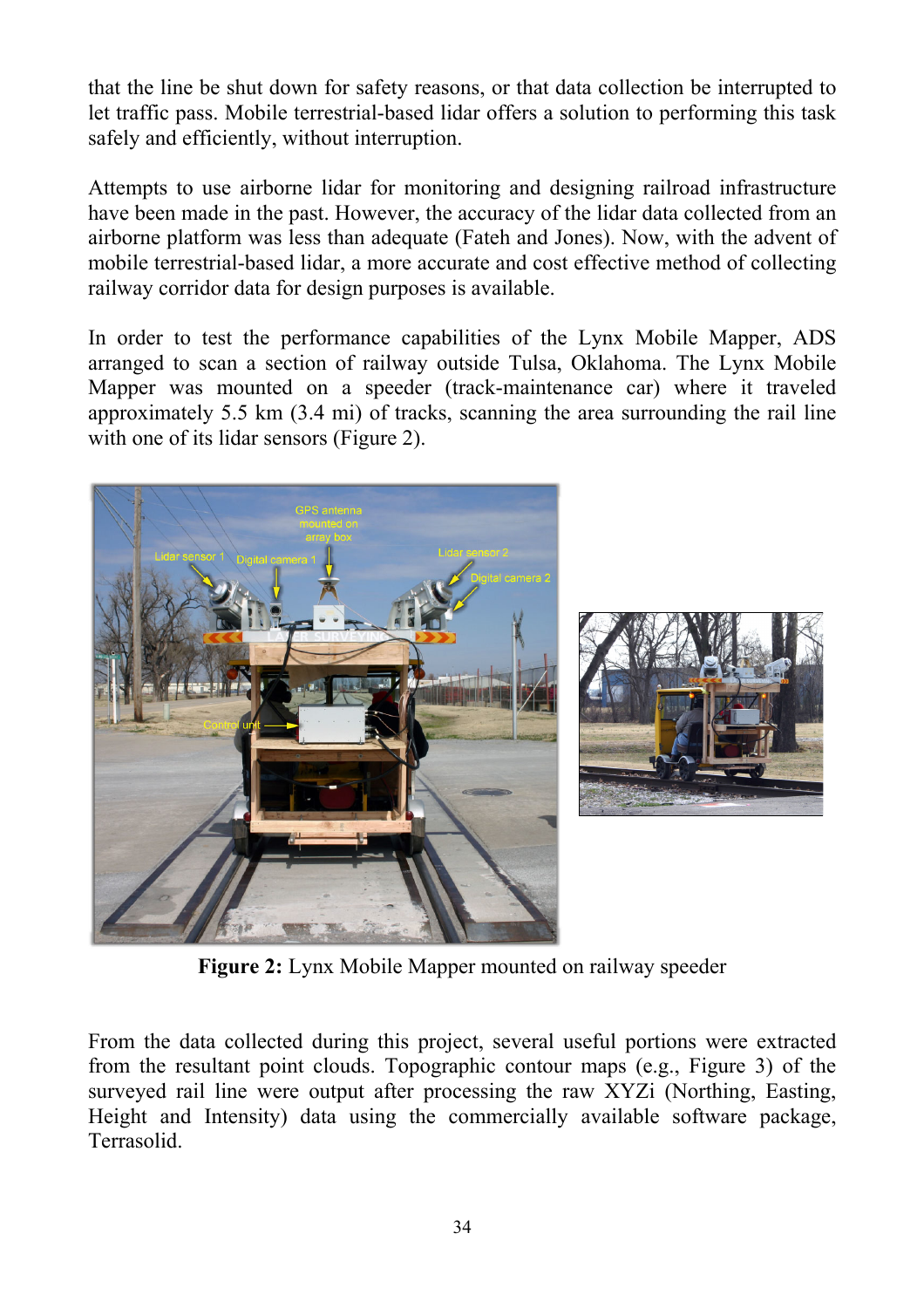

**Figure 3:** Contour lines made from Lynx Mobile Mapper data captured from a moving speeder on a section of railway track; contour separation 0.5 ft. (left), 1-ft. (right)



**Figure 4:** Triangulated Irregular Network (TIN) model with 1-foot contour lines showing a 75-foot corridor along a section of rail line

These topographic maps and models give surveyors and engineers a starting point from which a number of different design and monitoring projects can be based. As shown in Figure 4, the map can be used to estimate the volume of fill that will be needed when adding a siding or spur line to the existing structure.

For planning purposes, the information gleaned from these topographic maps is invaluable. For example, in Figure 4, the tightly banded contour lines in the highlighted area above the (red) track reveal a more pronounced change in elevation. Therefore, the grade in this area may be too steep to accommodate a parallel set of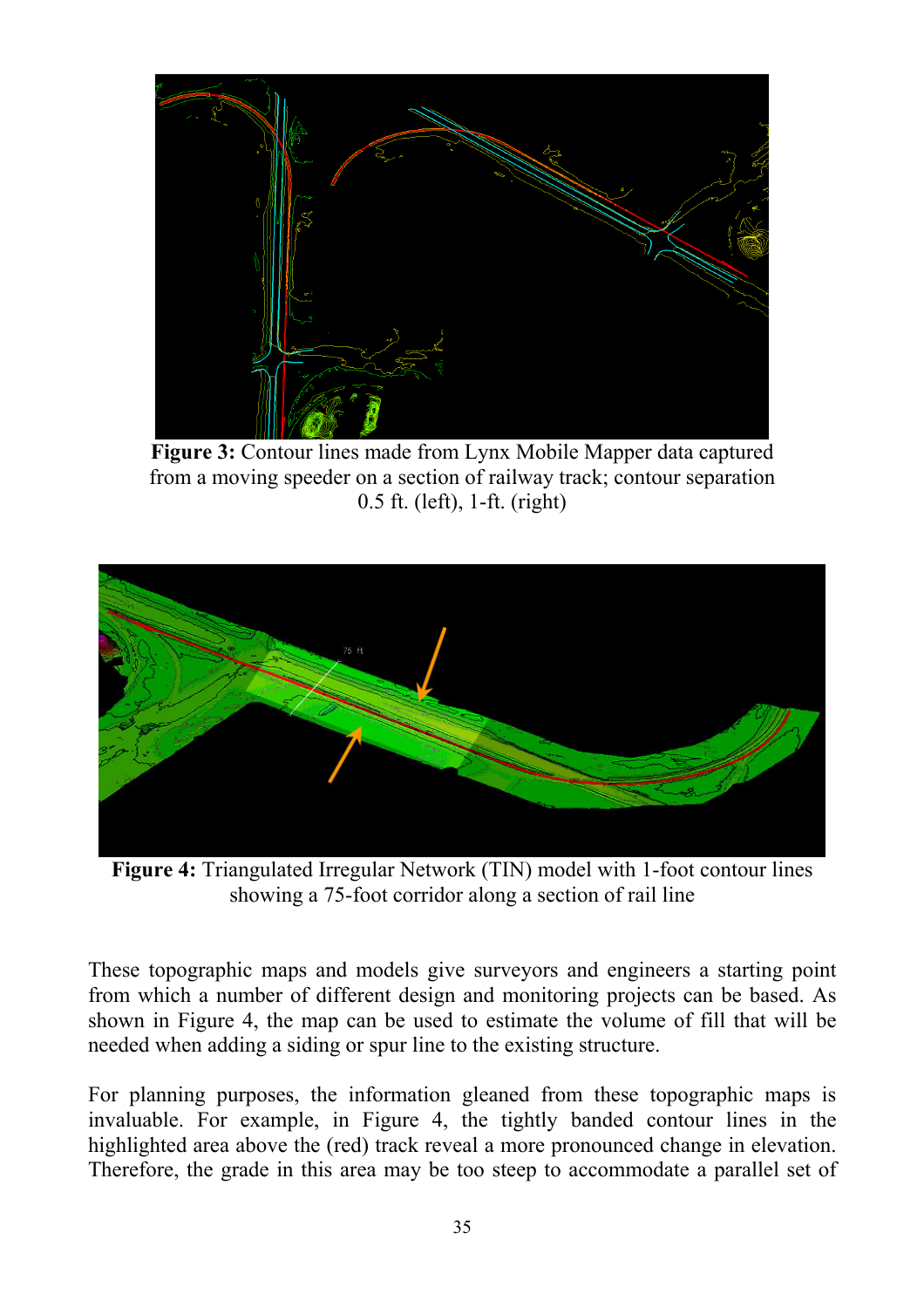tracks. Similarly, the more broadly spaced contour lines below the track suggest flatter terrain, more suitable for laying additional track; however, if this area is very low it could be subject to flooding, so engineers would have to determine the suitability of the surface material for supporting any additional tracks.

Diesel train engines cannot easily climb grades steeper than 2% (Beranek); therefore, new rail sections must closely match the elevation of the existing track. The advantage that lidar data provides to the designer is the ability to repeatedly extract height differences directly from the original point cloud. The 75 ft. cross-section in Figure 4 can be moved to any point of interest so that the surveyor can examine details at any point along the scan.



**Figure 5:** Cross-sections showing top rail elevation compared with lowest point along rail corridor.

Figure 5 shows elevations extracted for the top rail and low point on cross-sections of the scanned rail corridor. These cross-sections can be easily cut at whatever position and frequency the user requires.

To acquire this data in the conventional way, a surveyor would have to set up a Total Station and traverse for each cross-section. The resulting cross-section measurements apply only to those points surveyed. Other areas of interest require separate surveys. This limitation can be contrasted with the multitude of data acquired in one pass by the Lynx Mobile Mapper. The user can confirm elevation measurements at any point of interest along the scan by moving a cursor in the post-processing interface. A Lynx data set provides a permanently searchable data base after each survey. **Hydrostatic / Hydrokinetic Monitoring** 

The topographic maps generated from the Lynx Mobile Mapper can also be used to monitor existing drainage patterns along the track bed. Several sources—Langley et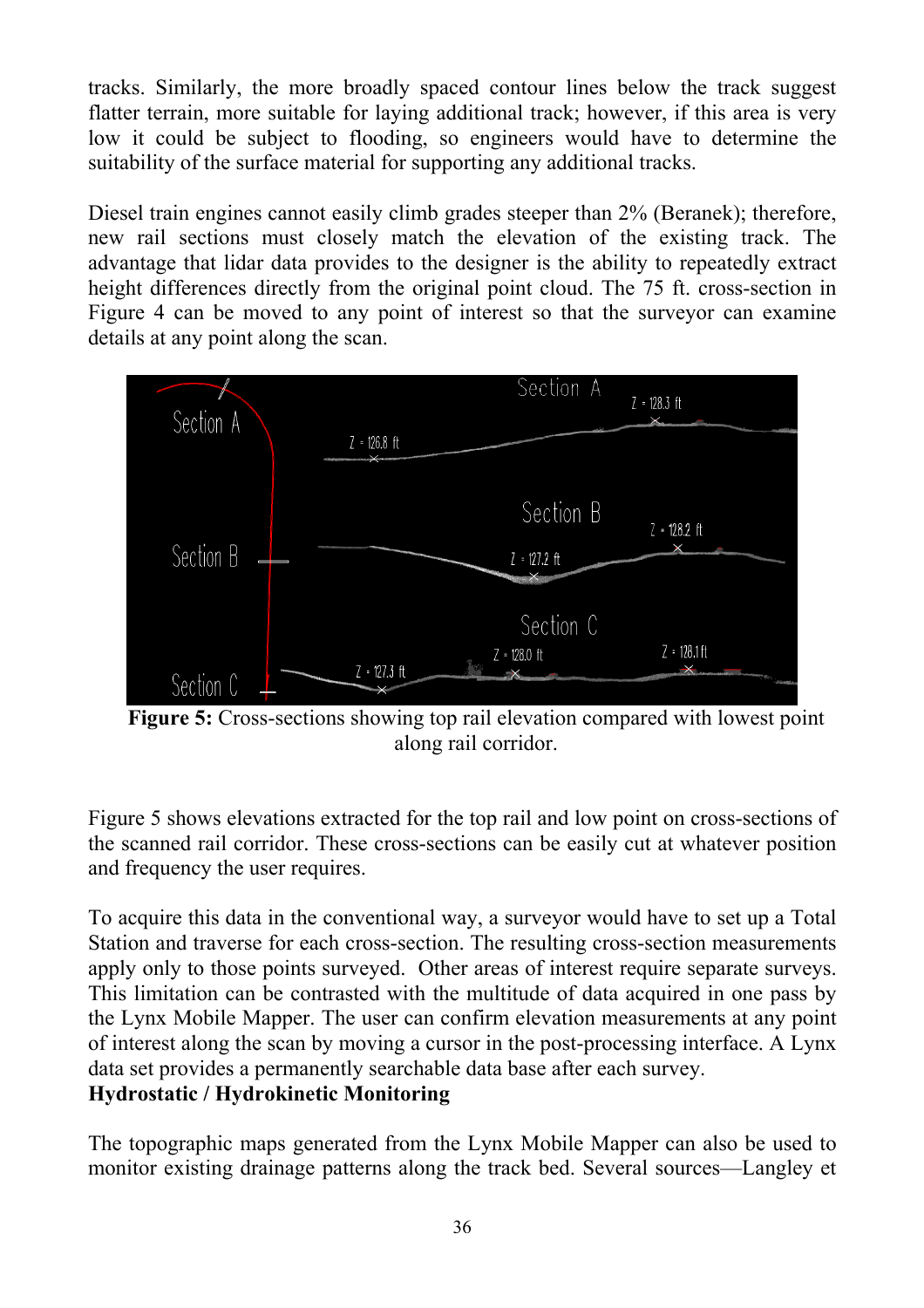al, Beranek, Hay—stress the importance of proper drainage to the stability of the subgrade material supporting the railway track.

In the United States, standard gauge railway track consists of individual 39-ft. long sections spaced 56.5 inches apart. These rails sit on rough timbers that are embedded in ballast that consists of sand or gravel supported by sub-grade material of a highly variable quality. The variable quality of the soil in the sub-grade material is usually site-specific, as this material is built up from the area soil surrounding the rail corridor.

The main purpose of the track is to disperse the surface stress of the train wheels to a point where the sub-grade material can support it (Hay). Hay states that reasonably firm sub-grades have a supporting capacity of about 20 psi. If the sub-grade material, upon which the rail track rests, is undermined by water, the supporting capacity of the soil can be greatly reduced from the 20 psi level.

The concentration of stress that a track must disperse is a function of the combined speed and weight of the vehicle traversing it. The sub-grade's ability to support rail traffic diminishes over time due to the cyclic nature of the dynamic load, inappropriate vehicle speeds and/or weights, or deterioration of the track or sub-grade caused by prolonged exposure to extremes in weather and climate.

The topographic maps generated by the Lynx point cloud data contain a wealth of information essential to designers. The maps can serve as the basis for analyzing current water flow patterns in the rail corridor. Such flow patterns will indicate where the sub-grade material is at risk of being undermined through erosion by flowing water, or through the capillary action of water in soil. This last consideration is especially important in environments that experience freeze-thaw cycles, and where the soil is made up primarily of a silt-clay combination, as in many parts of southern Ontario.

### **Rail corridor monitoring**

Every railway line is unique, in that each supports a site-specific ecosystem. Various components of an ecosystem can become problematic when they impinge on the safe and efficient use of the railway corridor. Unchecked vegetation growth (e.g., massive tree roots) along the rail corridor can undermine the stability of the sub-grade material. On the other hand, some vegetation can also provide a needed mechanism to resist the effects of erosion. However, depending on their location, trees along the rail corridor can also interfere with passing trains by obstructing the free passage of rail vehicles.

In the United States, the maximum height of railway vehicles is 15 feet, 6 inches, with a maximum width of 10 feet, 9 inches (Horobin). Using the lidar data collected outside Tulsa, Oklahoma, measurements of tree heights close to the rail line could be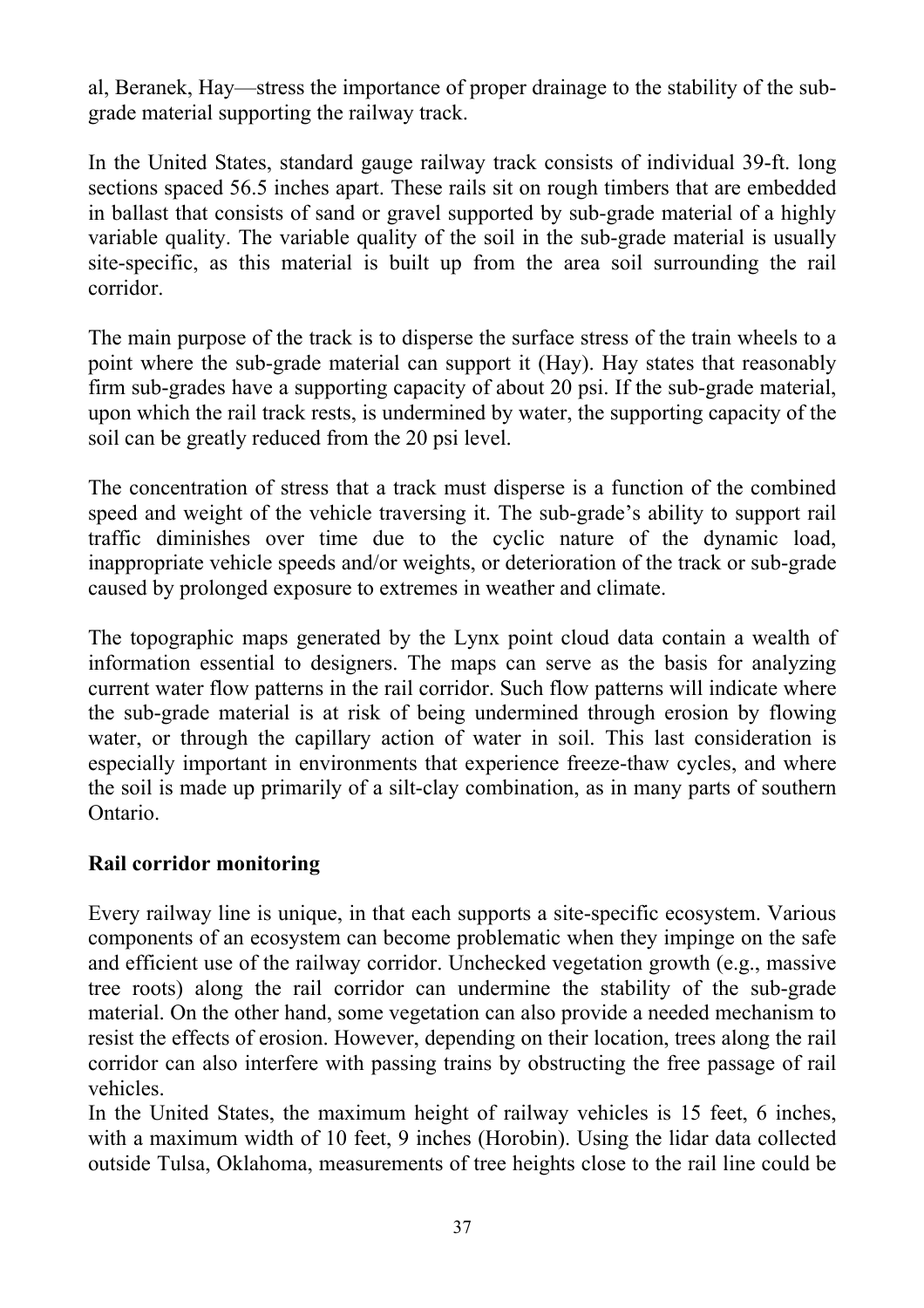ascertained. Figure 6 shows the height and distance of various trees measured from the top center of the closest rail along the surveyed corridor.



**Figure 6:** Various tree heights above top of rail, plus distance of trunk from top center of rail.

The measurements shown in Figure 6 indicate that there are potential problems with some of the vegetation alongside the track. Where the height of the vegetation is less than 15 feet, trimming or removal may be necessary.



Figure 7: Height of overhead wires above top center of rail.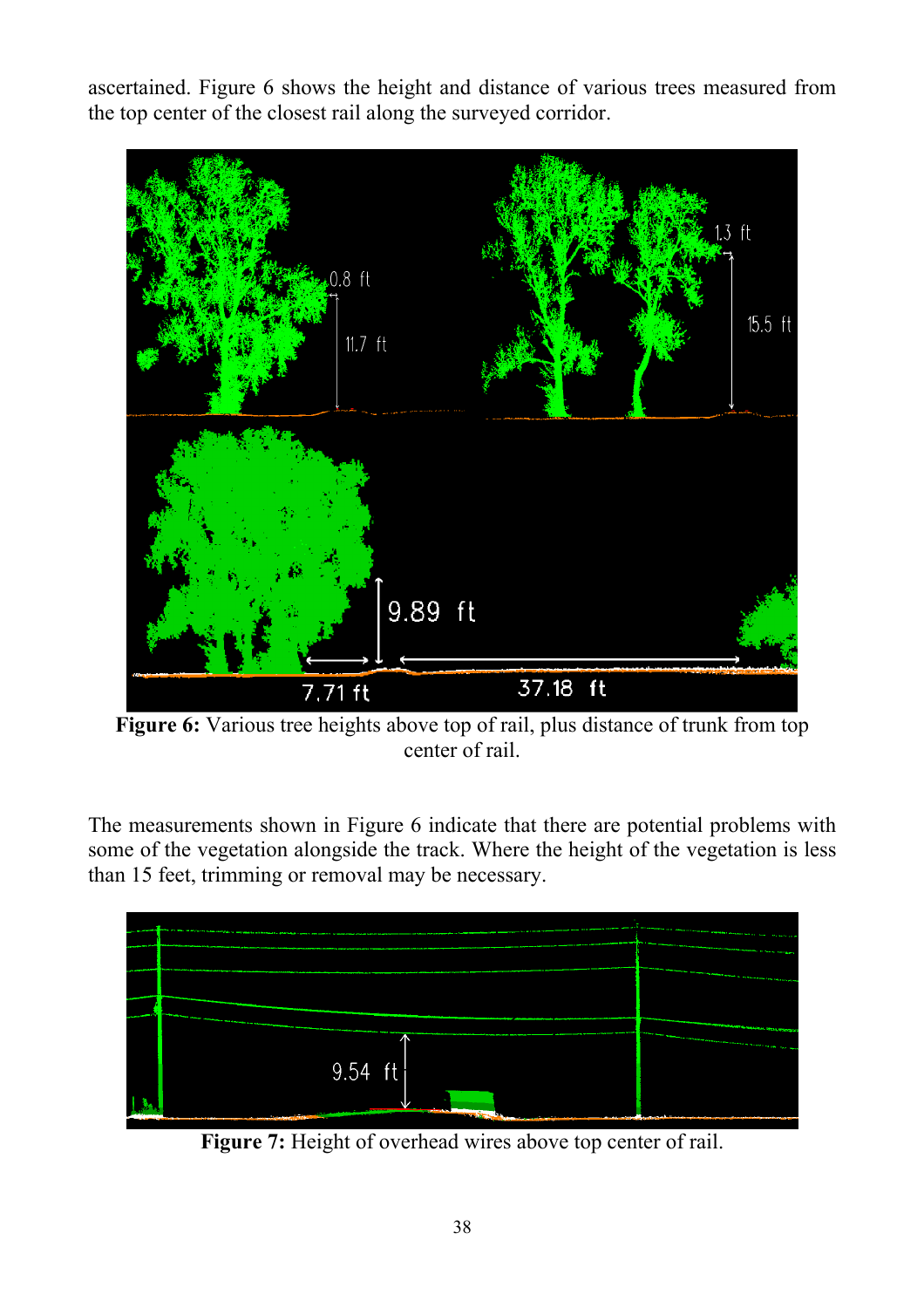Along with natural obstructions, man-made features overhanging the track may also pose a risk. Figure 7 shows the measured distance from the top-center of a rail to overhanging wires above. The clearance between the tracks and the wires limits the height of rail cars that can travel along this line.

## **Conclusion**

At the time of this project, the client had expressed a desire for an overall "proof of solution". Therefore, the data acquired here has not yet been subjected to the rigors of systematic testing. Nevertheless, it was demonstrated that terrestrial-based mobile lidar offers untapped potential for myriad uses in surveying railway infrastructure, including:

- Surveying an area of interest quickly, safely, efficiently and without the larger scale interruption necessitated by traditional survey methods
- Rail corridor design
- Rail corridor monitoring
- Hydrostatic and hydrokinetic monitoring
- Volume estimation (amount of fill needed to add for the construction of a new spur line)
- Extracting height differences repeatedly from one point cloud
- Measuring the height and proximity of trees and man-made objects surrounding the rail right-of-way.

Presently, additional projects and demonstrations at other locations are being scheduled. Considering all the recent discussion regarding investment in large-scale infrastructure projects, Optech looks forward to working with surveyors and engineers to provide them with the best tools for improving rail infrastructure quickly, efficiently, accurately and safely.

#### **References**

Beranek, D.A., 2000. Technical Instructions: Railroad Design and Rehabilitation, U.S. Army Corps of Engineers, Engineering and Construction Division, Directorate of Military Programs, Washington, D.C. 20314-1000. http://www.hnd.usace.army.mil/techinfo/index.htm

Fateh, M. and Jones, M., 2006. An Integrated Track Stability Assessment and Monitoring System Using Site-Specific Geo-Technical/Spatial Parameters and Remote Sensing Technologies, U.S. Department of Transportation Federal Railroad Administration document RR06-17. http://www.fra.dot.gov/downloads/research/rr0617.pdf

Hay, W.W., 1982. Railroad Engineering, John Wiley and Sons. ISBN 0471364002.

Horobin, W., 2003. "Railroad System", How It Works: Science and Technology Third Edition, Marshall Cavendish Corporation, ISBN-13: 978-0761473145.